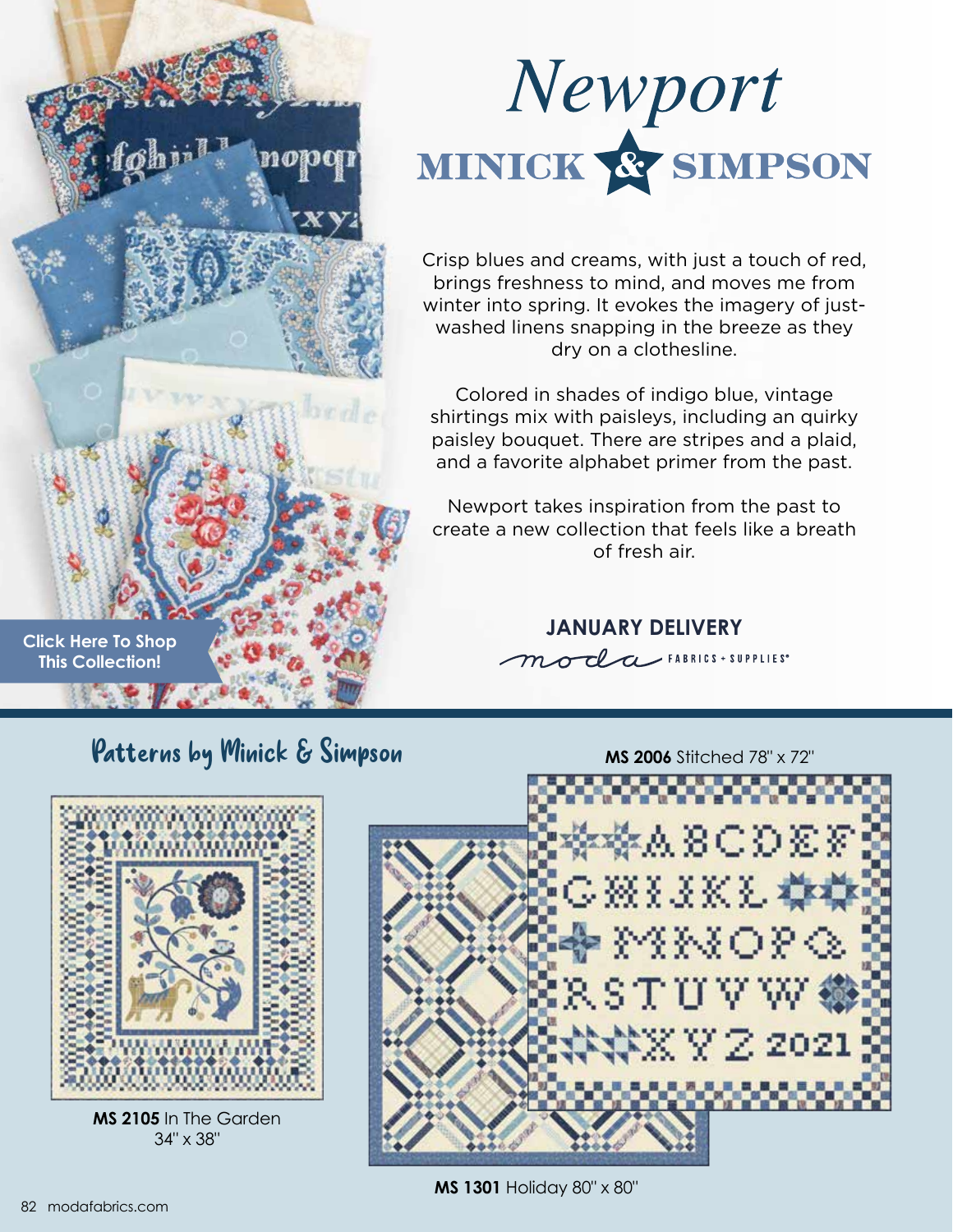

100% Cotton. Not included in Newport Assortments or precuts.



**MS 2106** Blue Pear BOM 60" x 70"

## **ISE 251** Zurich 62" x 62"

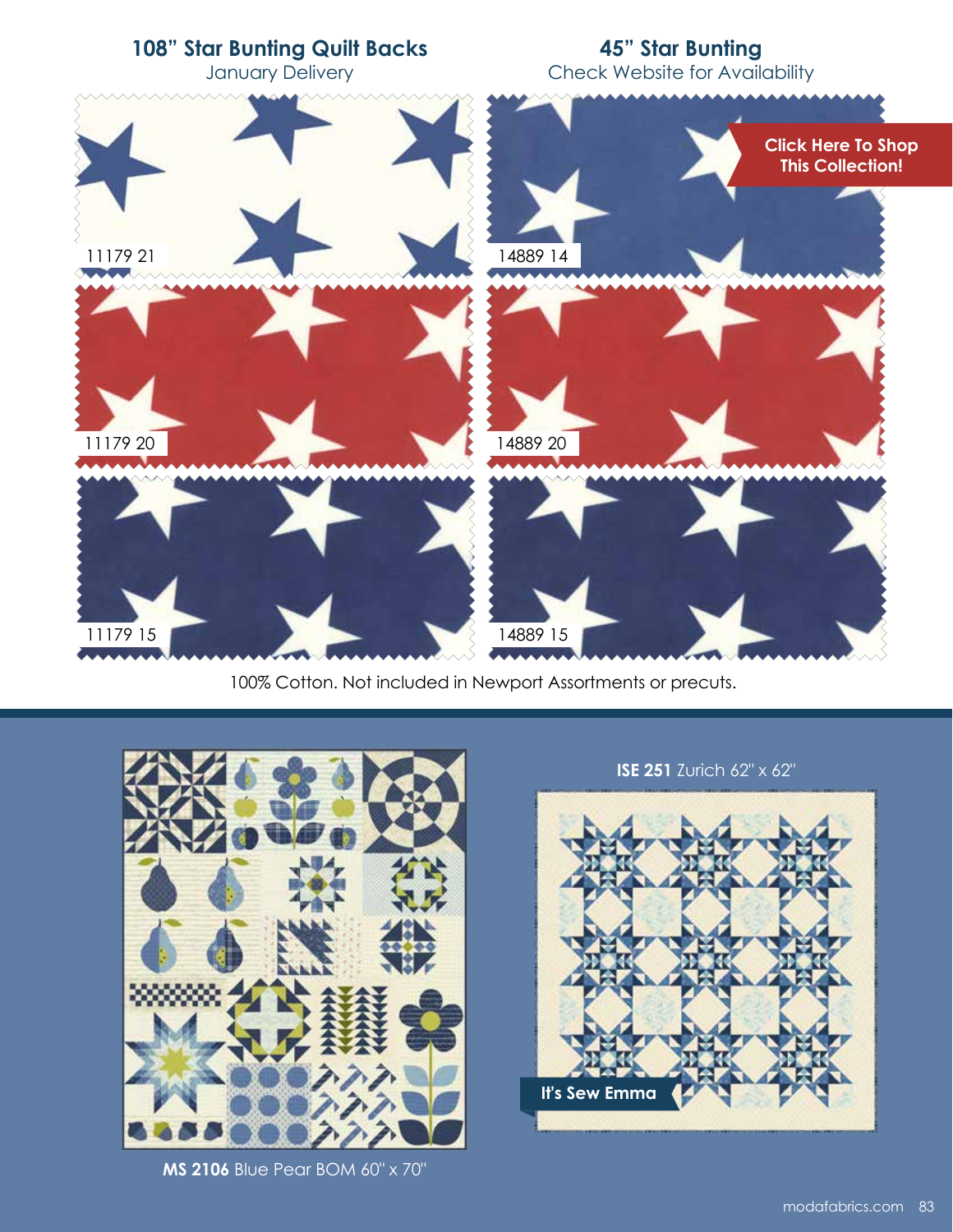## Newport MINICK & SIMPSON



**JANUARY DELIVERY**

 ${\cal m}$ 

tl

 $\boldsymbol{\sigma}$ 

 $\alpha$ 

 $\blacktriangleright$  FABRICS + SUPPLIES<sup>®</sup>